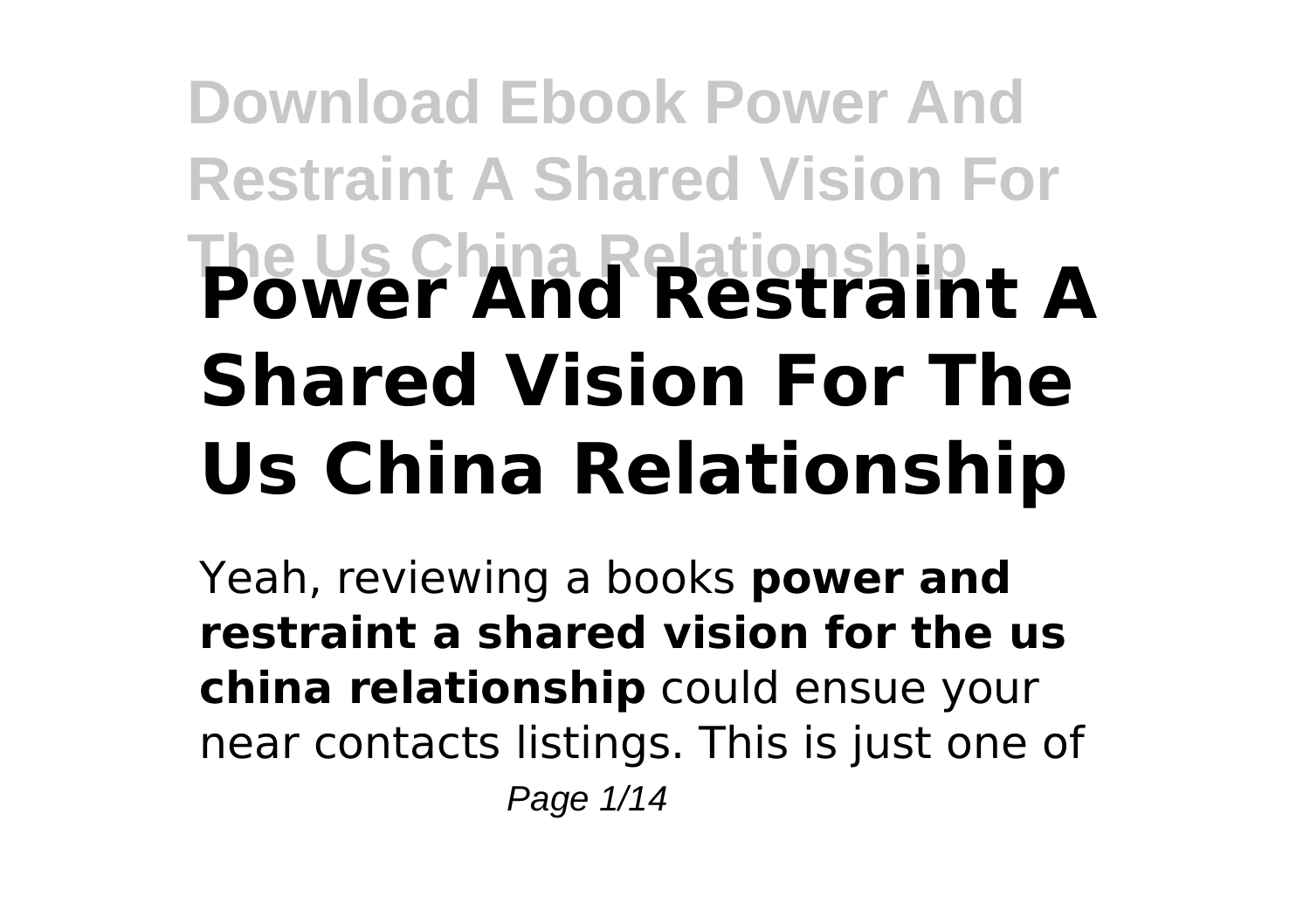**Download Ebook Power And Restraint A Shared Vision For The solutions for you to be successful. As** understood, exploit does not suggest that you have fabulous points.

Comprehending as without difficulty as concurrence even more than new will provide each success. neighboring to, the revelation as competently as perception of this power and restraint a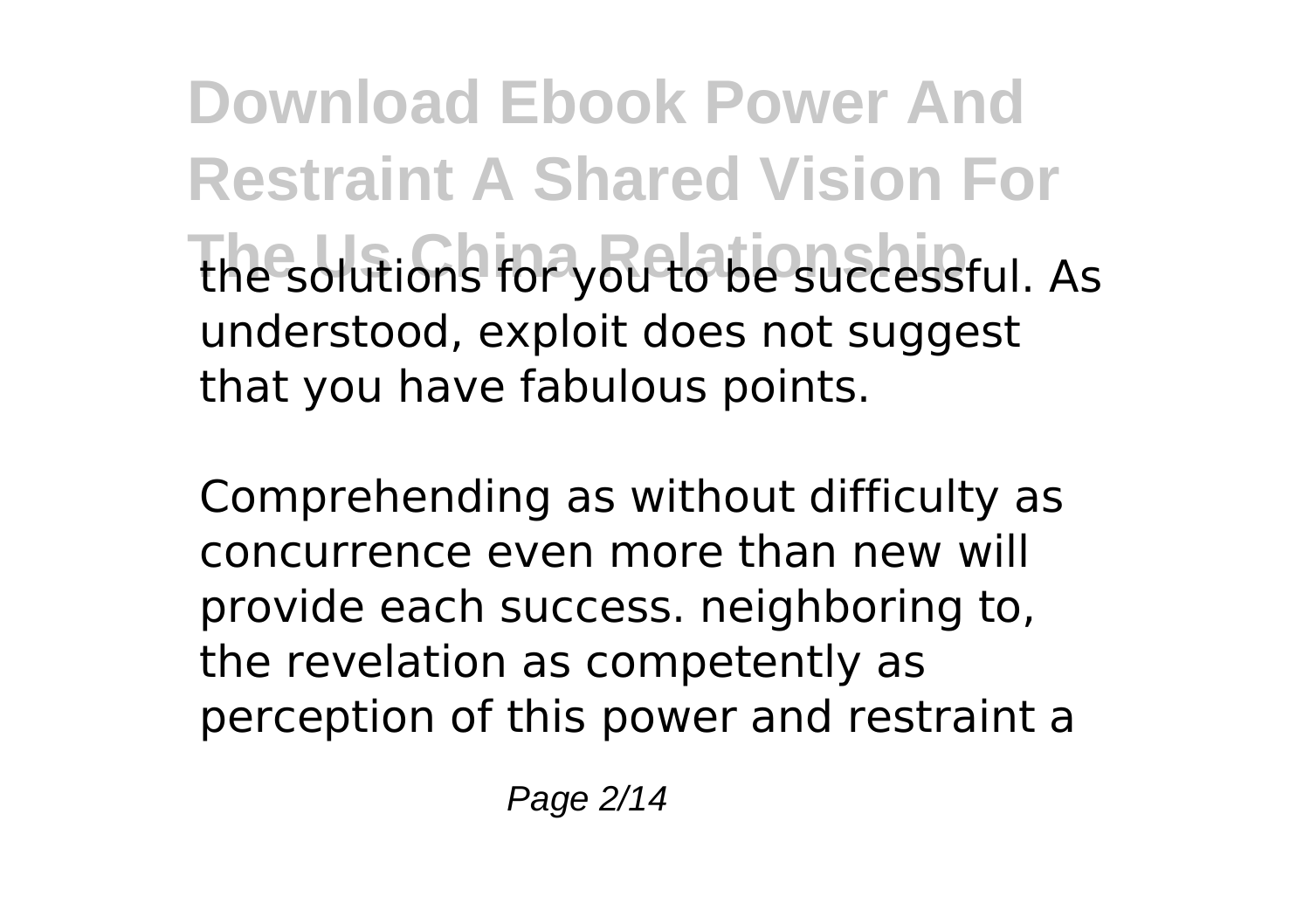**Download Ebook Power And Restraint A Shared Vision For** Thared vision for the Us thanship relationship can be taken as with ease as picked to act.

Providing publishers with the highest quality, most reliable and cost effective editorial and composition services for 50 years. We're the first choice for publishers' online services.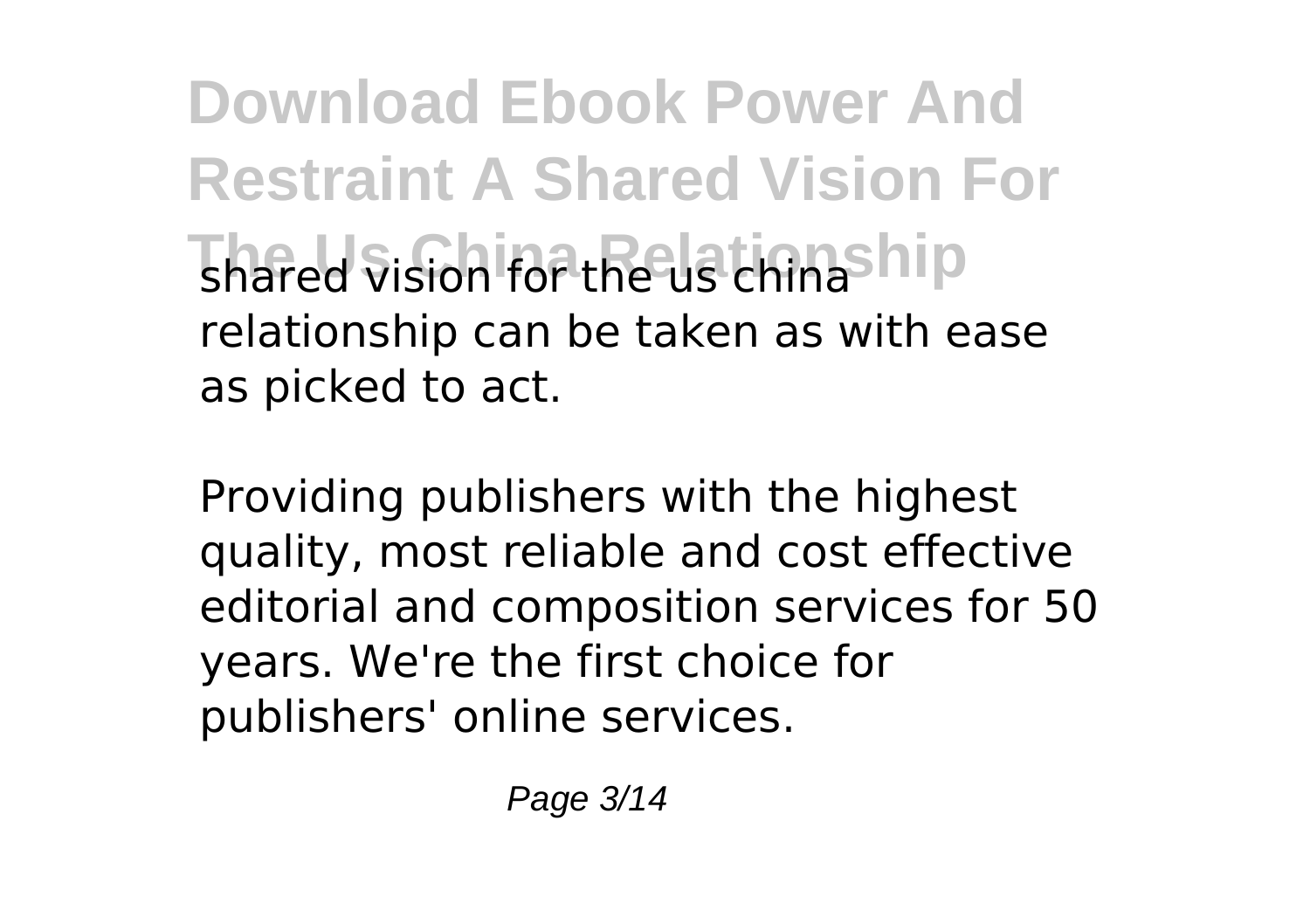**Power And Restraint A Shared** Hofstede's cultural dimensions theory is a framework for cross-cultural communication, developed by Geert Hofstede.It shows the effects of a society's culture on the values of its members, and how these values relate to behavior, using a structure derived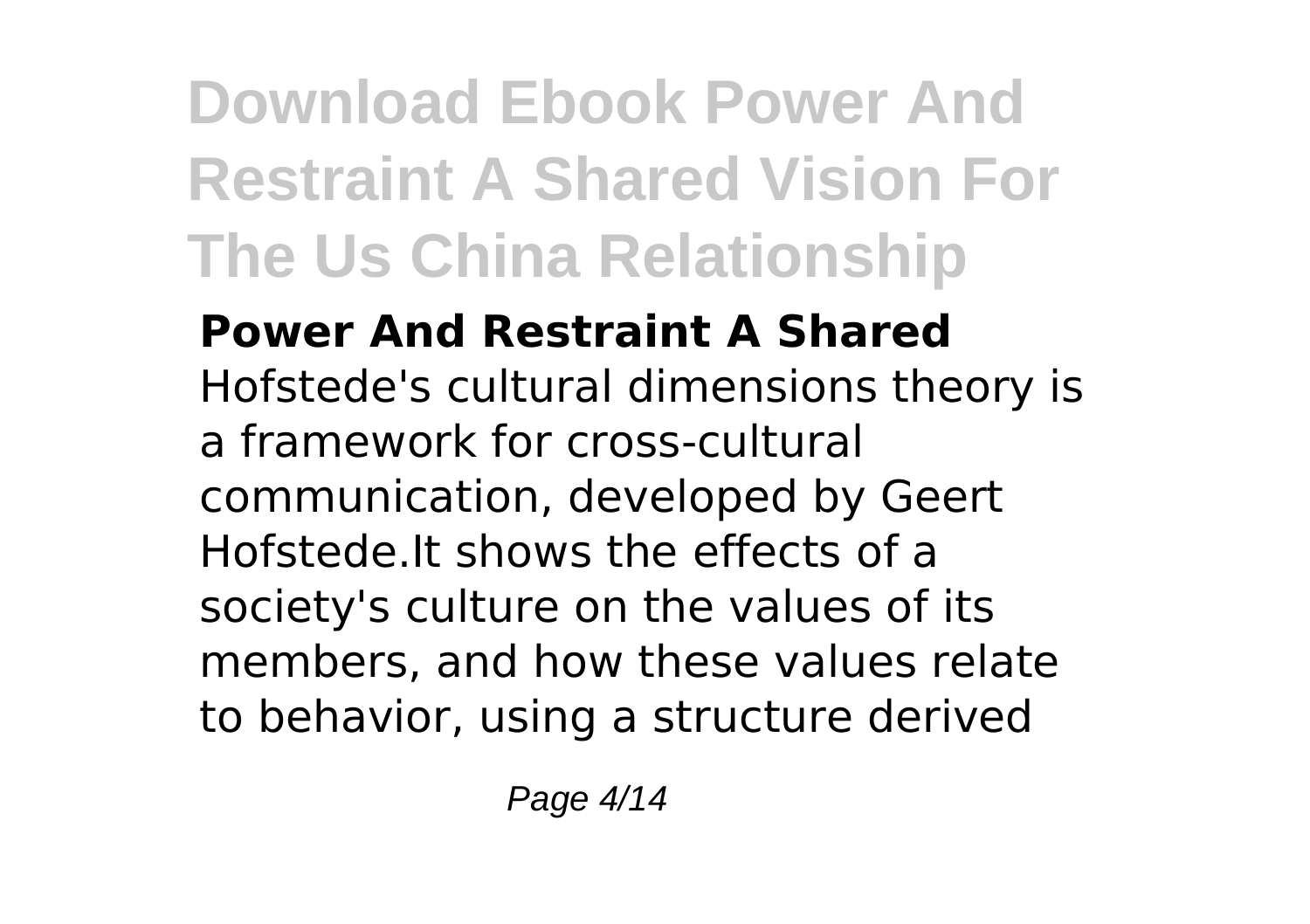**Download Ebook Power And Restraint A Shared Vision For from factor analysis.elationship** 

#### **Hofstede's cultural dimensions theory - Wikipedia**

Freedom is the power or right to act, speak, or think as one wants without hindrance or restraint, and the absence of a despotic government. ... MOST READ MOST SHARED. 1.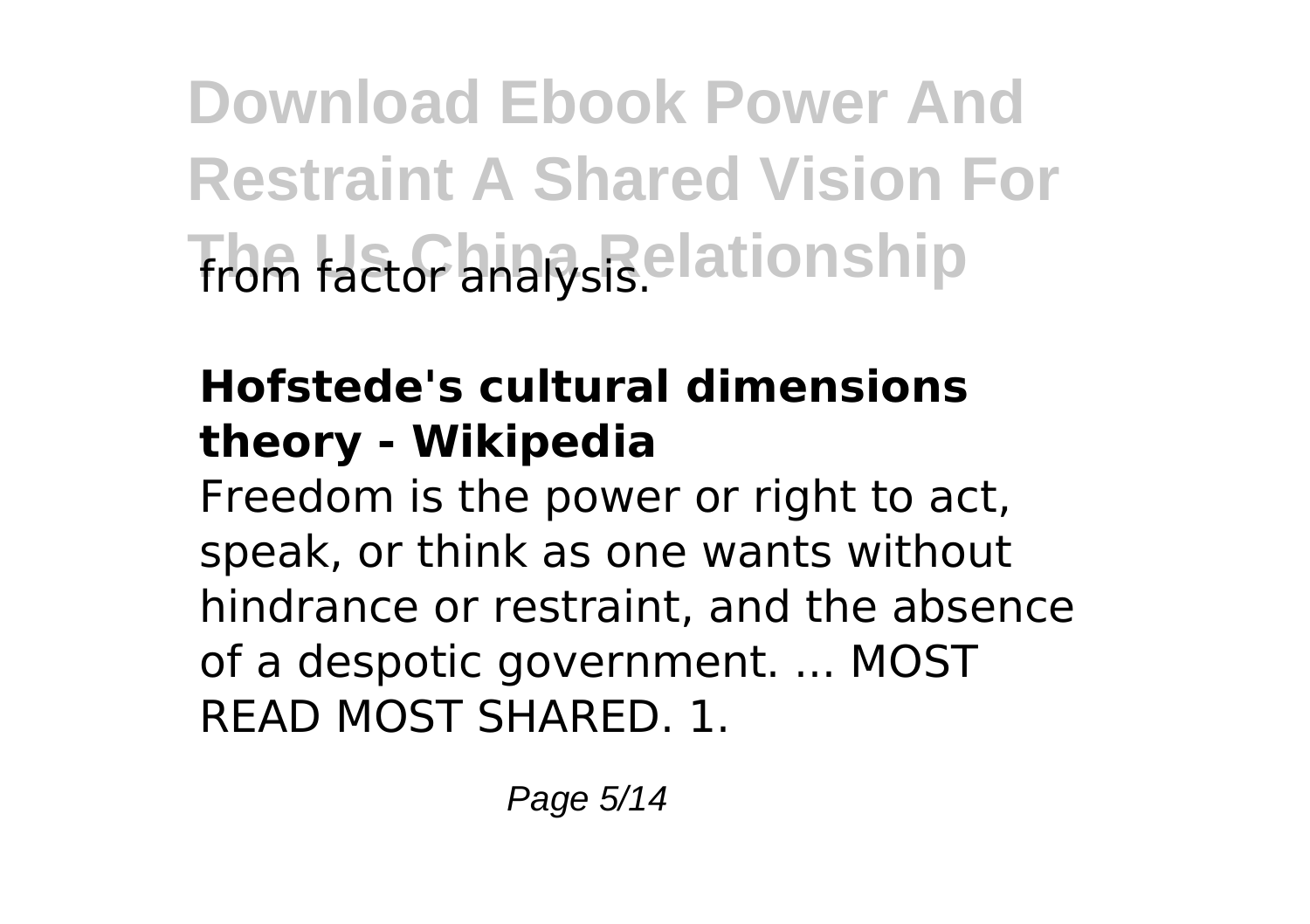#### **What is Freedom? | Live Science** The Restraint Reduction Network were commissioned by NHS England to carry out a project which explored the effects of Blanket Restrictions, and we have created a toolkit to address the longterm harm they can cause. ... POWER principles – Working alongside people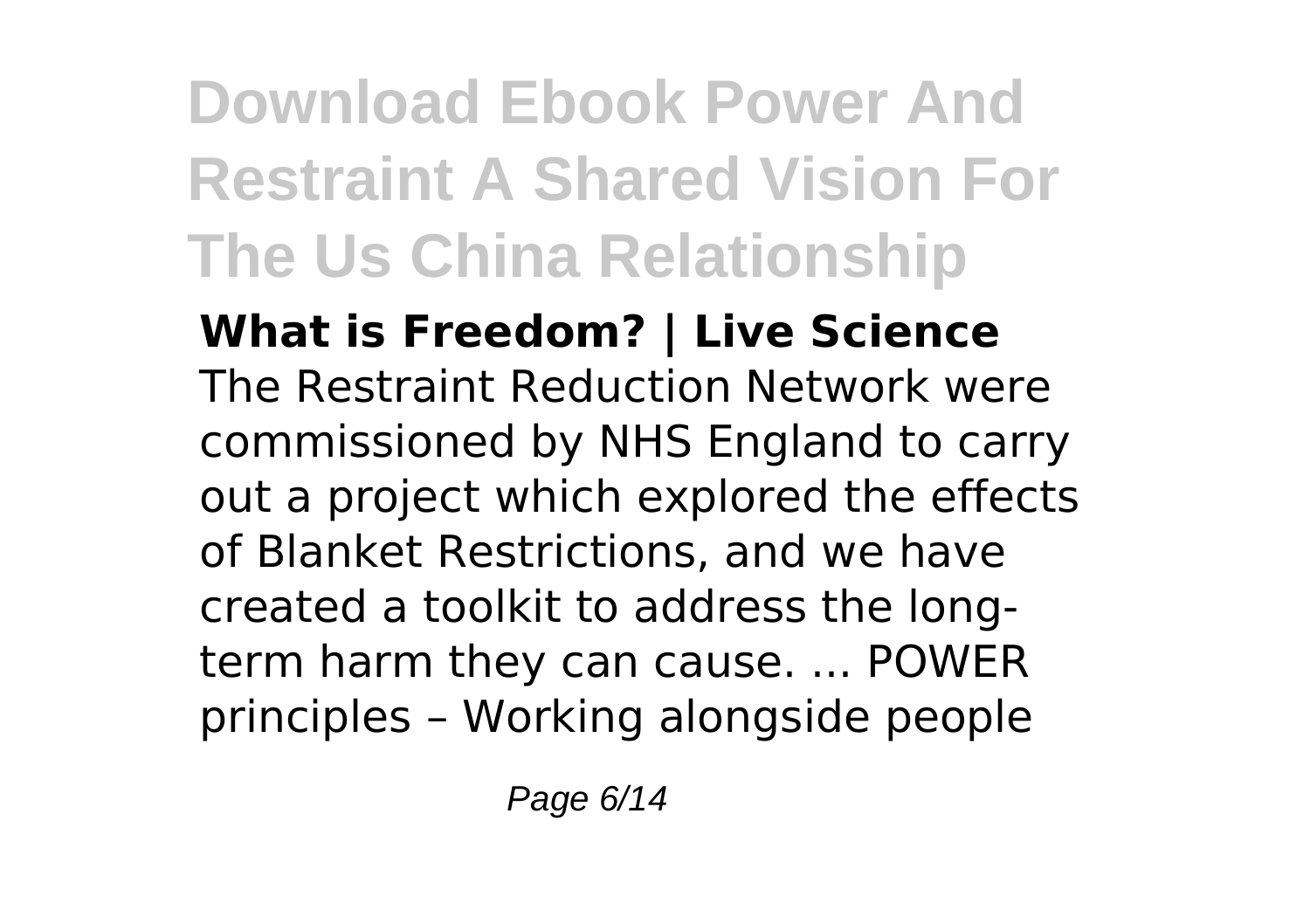**Download Ebook Power And Restraint A Shared Vision For** with lived experience (experts by<sup>0</sup> experience) ... Alexis shared, "'It was an ...

#### **Tools and resources - Restraint Reduction Network**

China called for "restraint" after Russia's foreign minister raised the prospect of the "real" threat of nuclear war over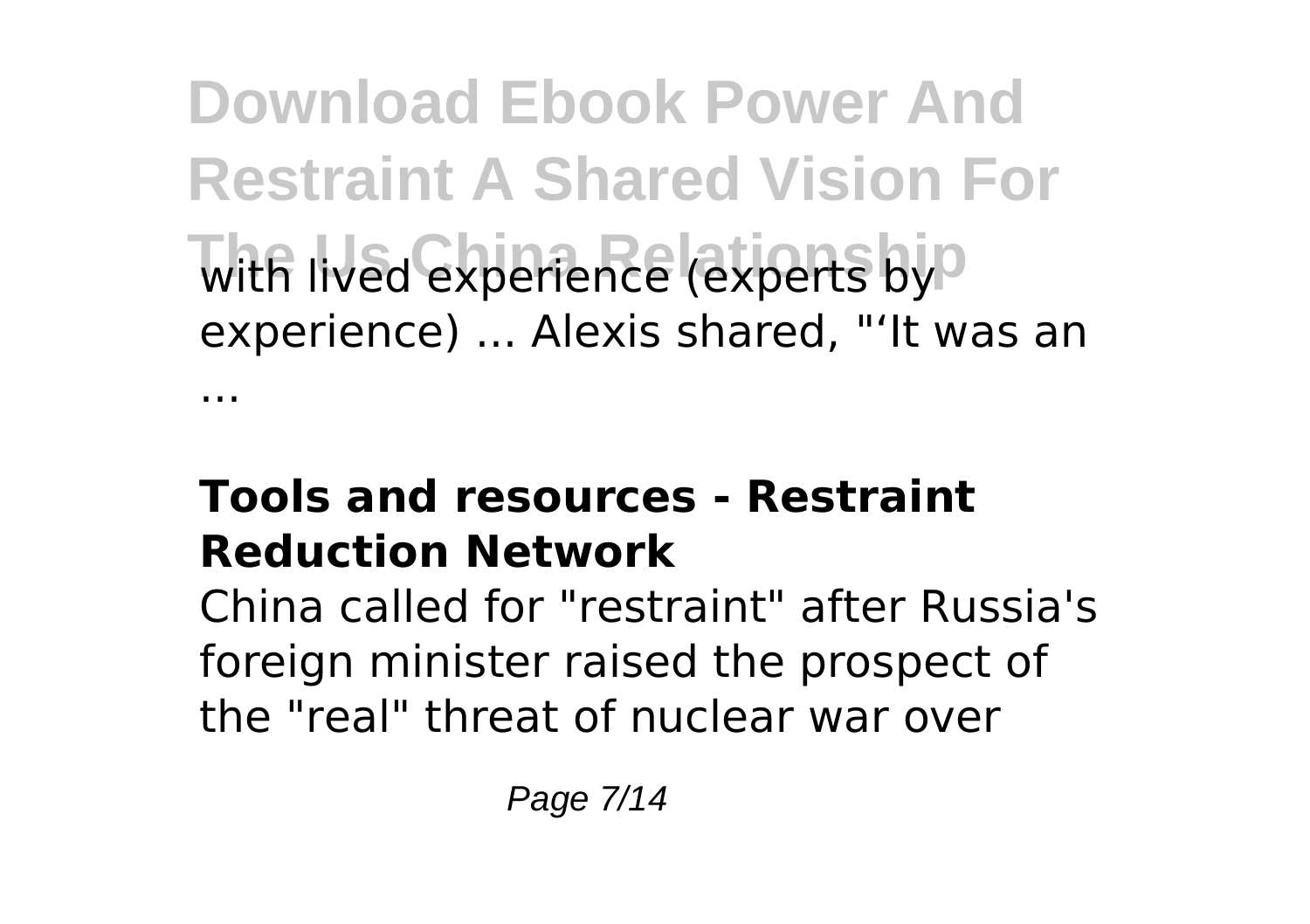**Download Ebook Power And Restraint A Shared Vision For The Us China Relationship** Ukraine. "No one wants to see the outbreak of a third world war," Chinese

...

#### **China urges 'restraint' after Russia's foreign minister raises ... - MSN** Critics of the Broward County Sheriff's Office, the agency charged with investigating Desir's case, allege a cover-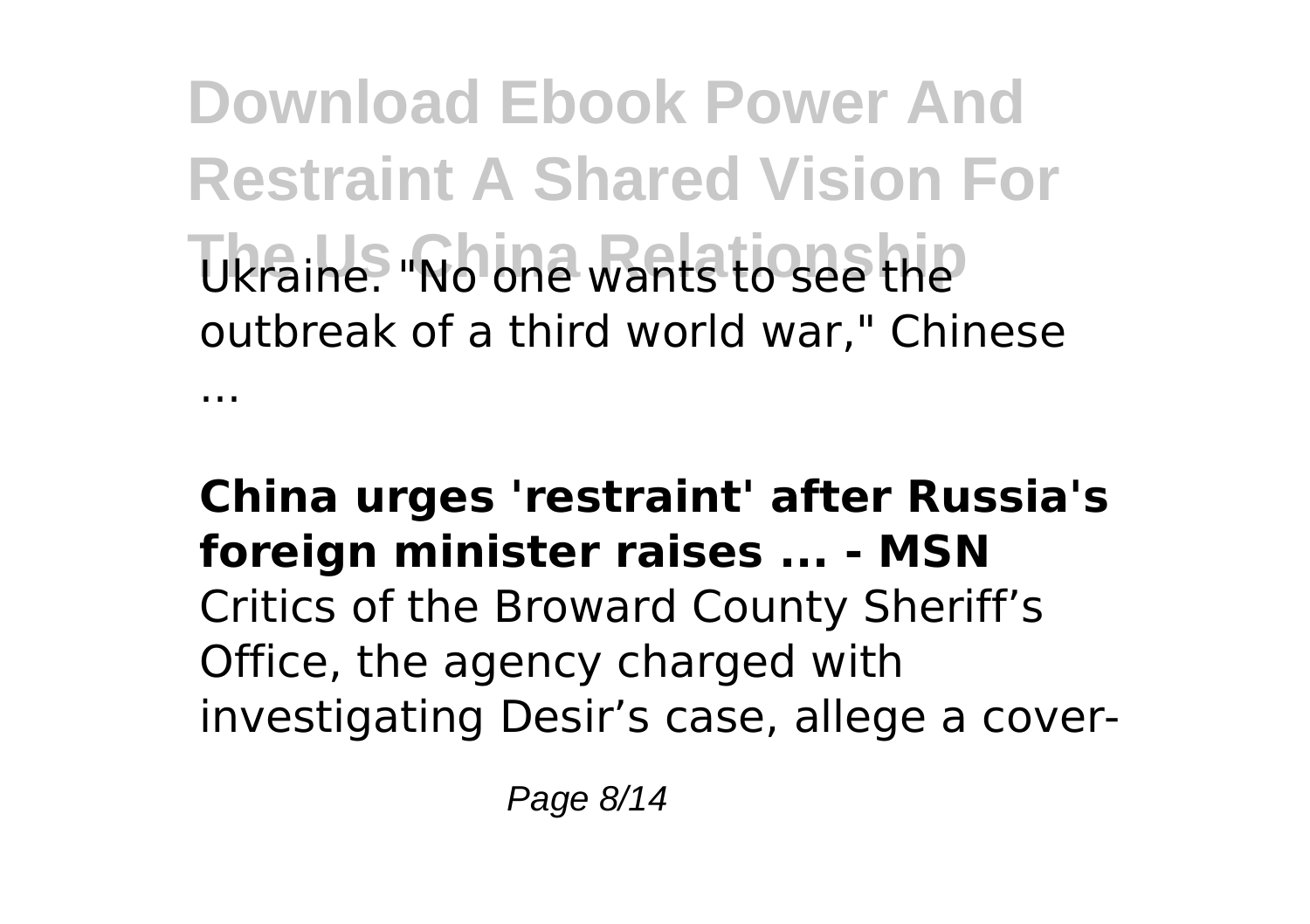**Download Ebook Power And Restraint A Shared Vision For The Us China Relationship** up, and this week they sought support from county elected officials in their ...

#### **'We Want Transparency': Supporters of Man Who Died After Being Held In ...**

Free definition, enjoying personal rights or liberty, as a person who is not in slavery: a land of free people. See more.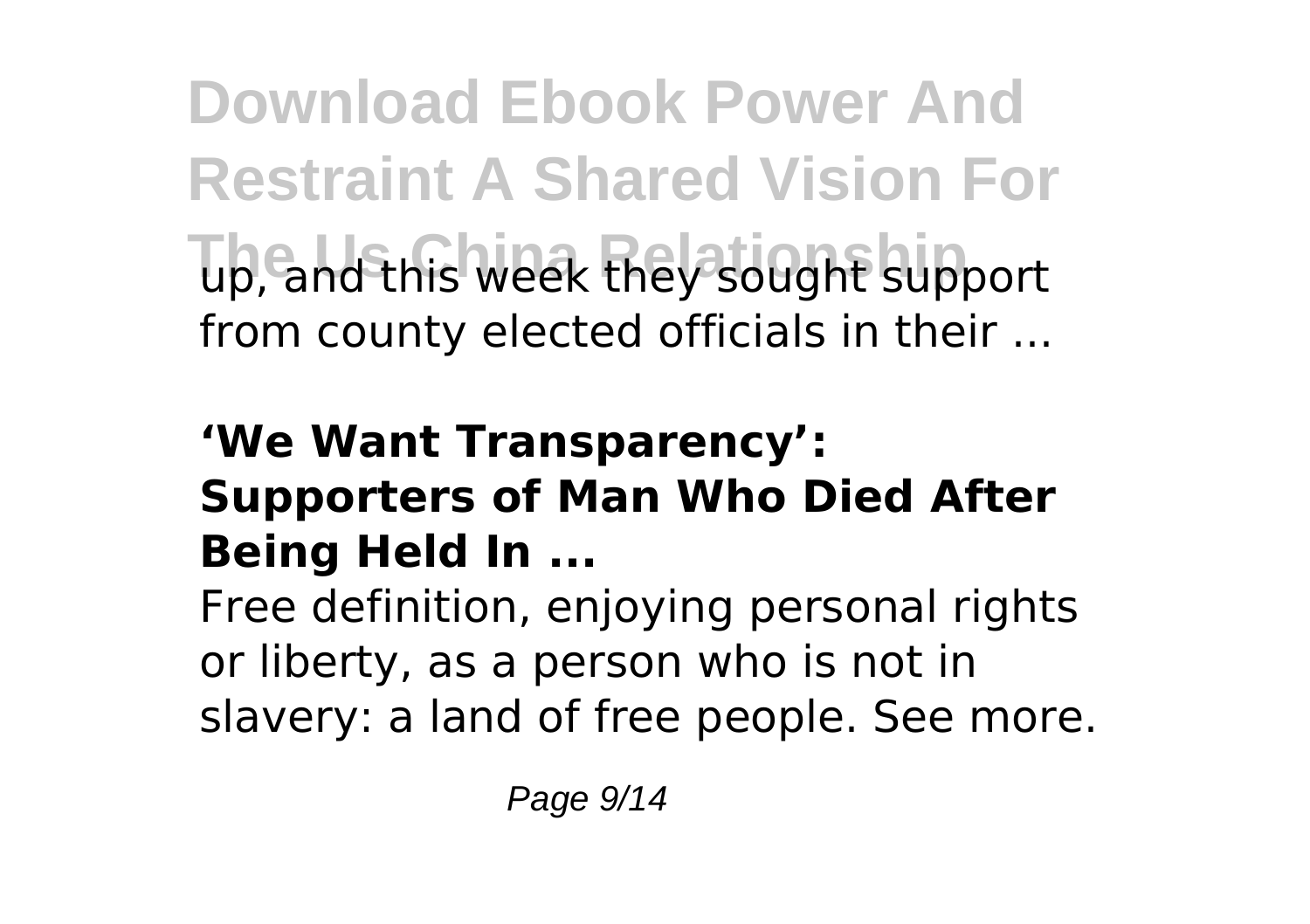### **Free Definition & Meaning | Dictionary.com**

Following Hofstede, the Global Leadership and Organizational Behavior Effectiveness (GLOBE) project defined "power distance" as "the degree to which members of an organization or society expect and agree that power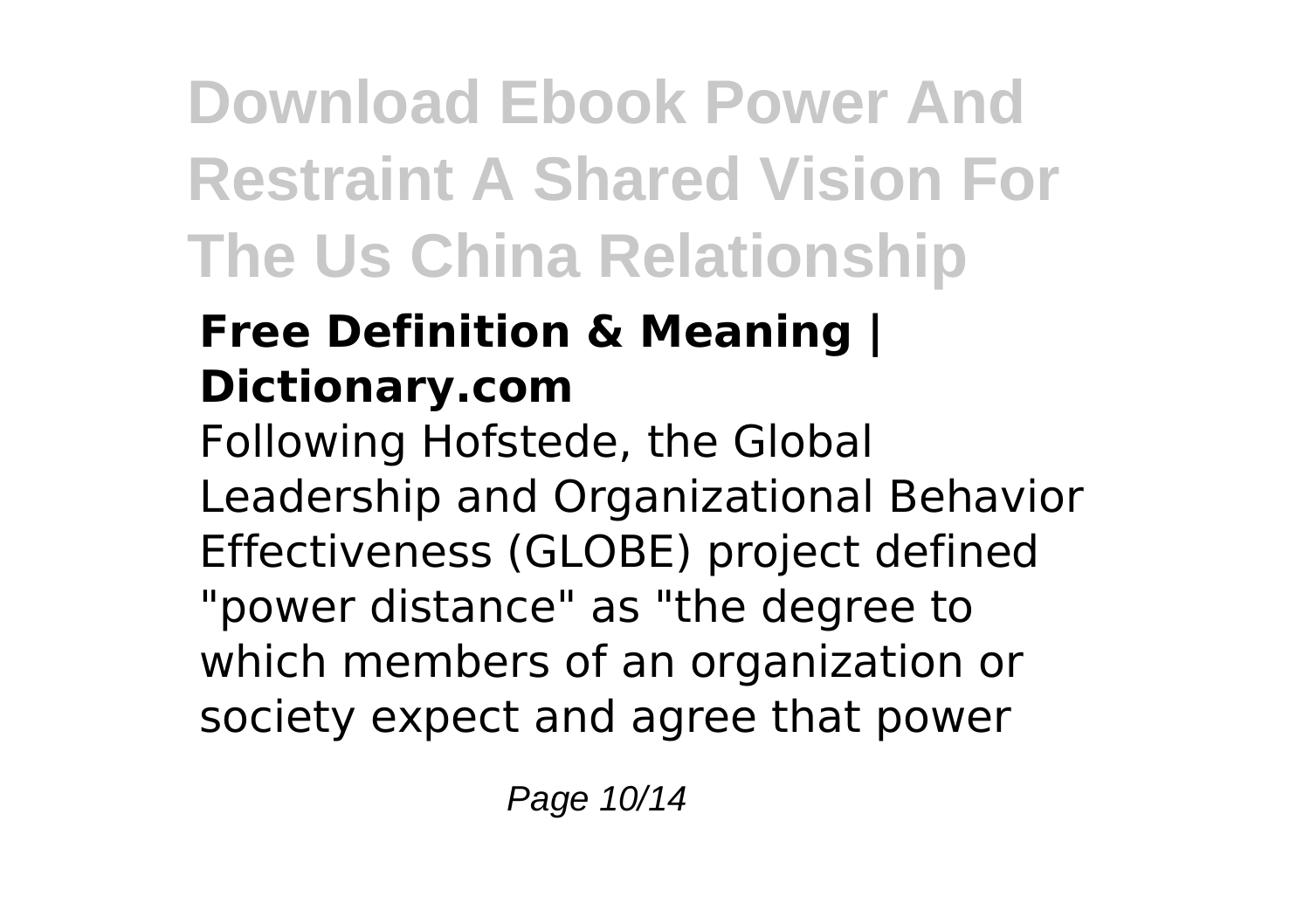**Download Ebook Power And Restraint A Shared Vision For The Us Chared unequally". Power** distance was further analyzed as one of the nine cultural dimensions explained in the GLOBE ...

### **Power distance - Wikipedia**

Fall/Winter 2021. Forthcoming new books from Cornell University Press and its imprints, Three Hills, Comstock

Page 11/14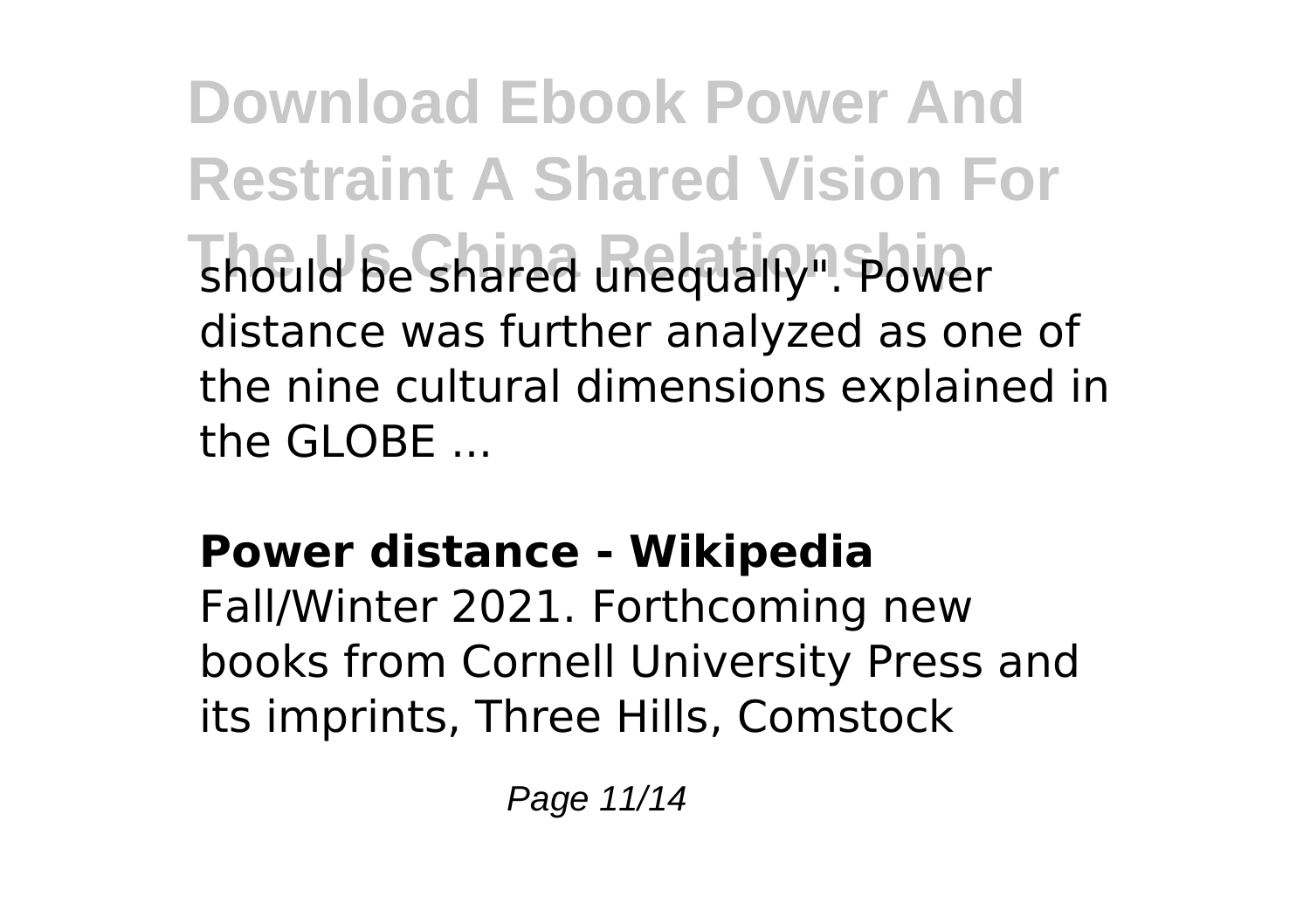**Download Ebook Power And Restraint A Shared Vision For** Publishing Associates, ILR Press, ID Northern Illinois University Press, Southeast Asia Program Publications, and Cornell East Asia Series....

### **Books - Cornell University Press**

Next The power of believing in children ABOUT US Alliance Against Seclusion and Restraint, Inc. is a Maryland

Page 12/14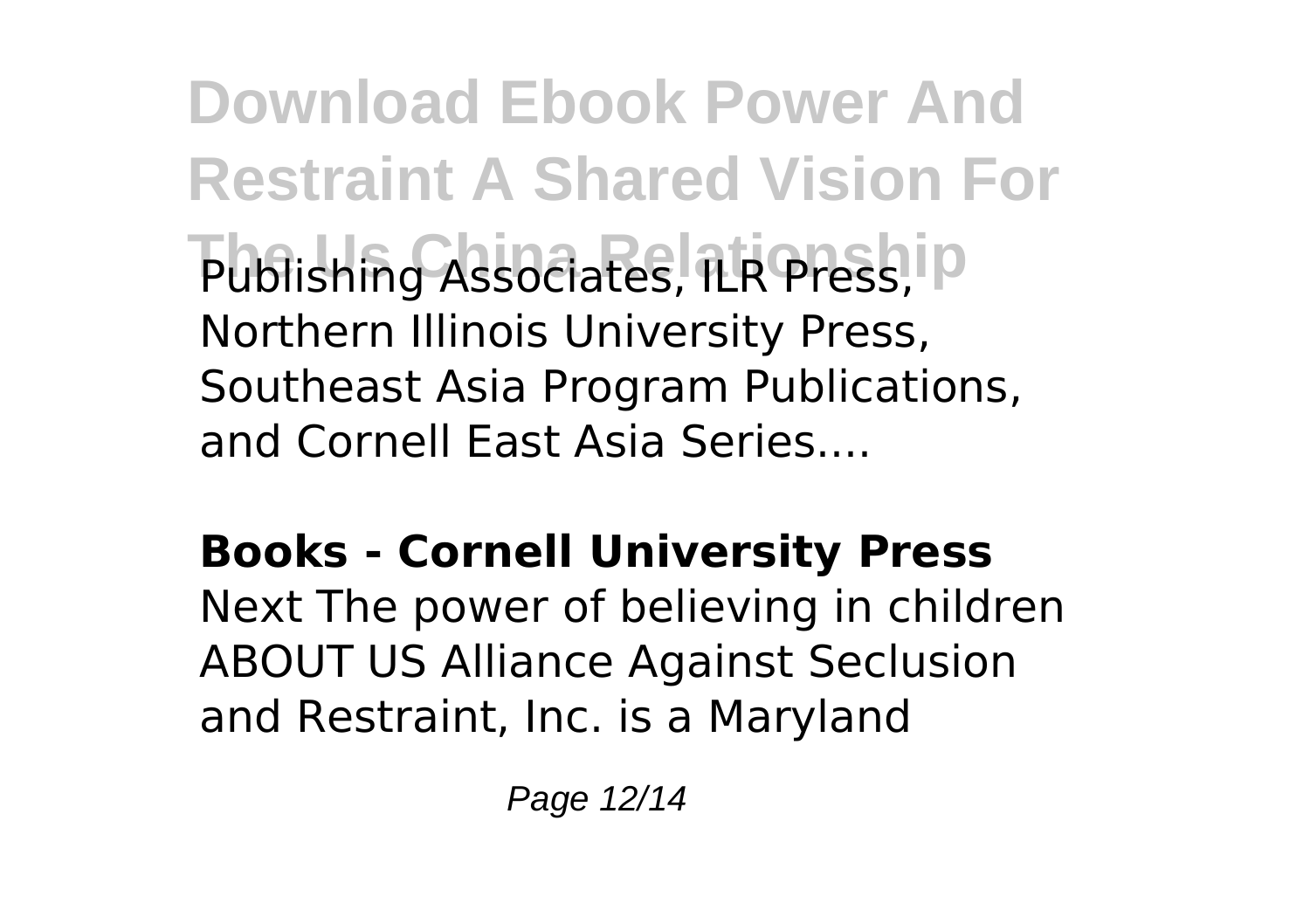**Download Ebook Power And Restraint A Shared Vision For The Us China Relationship** nonprofit corporation operating through a fiscal sponsorship with Players Philanthropy Fund , a Maryland charitable trust recognized by IRS as a tax-exempt public charity under Section 501(c)(3) of the Internal Revenue Code (Federal Tax ...